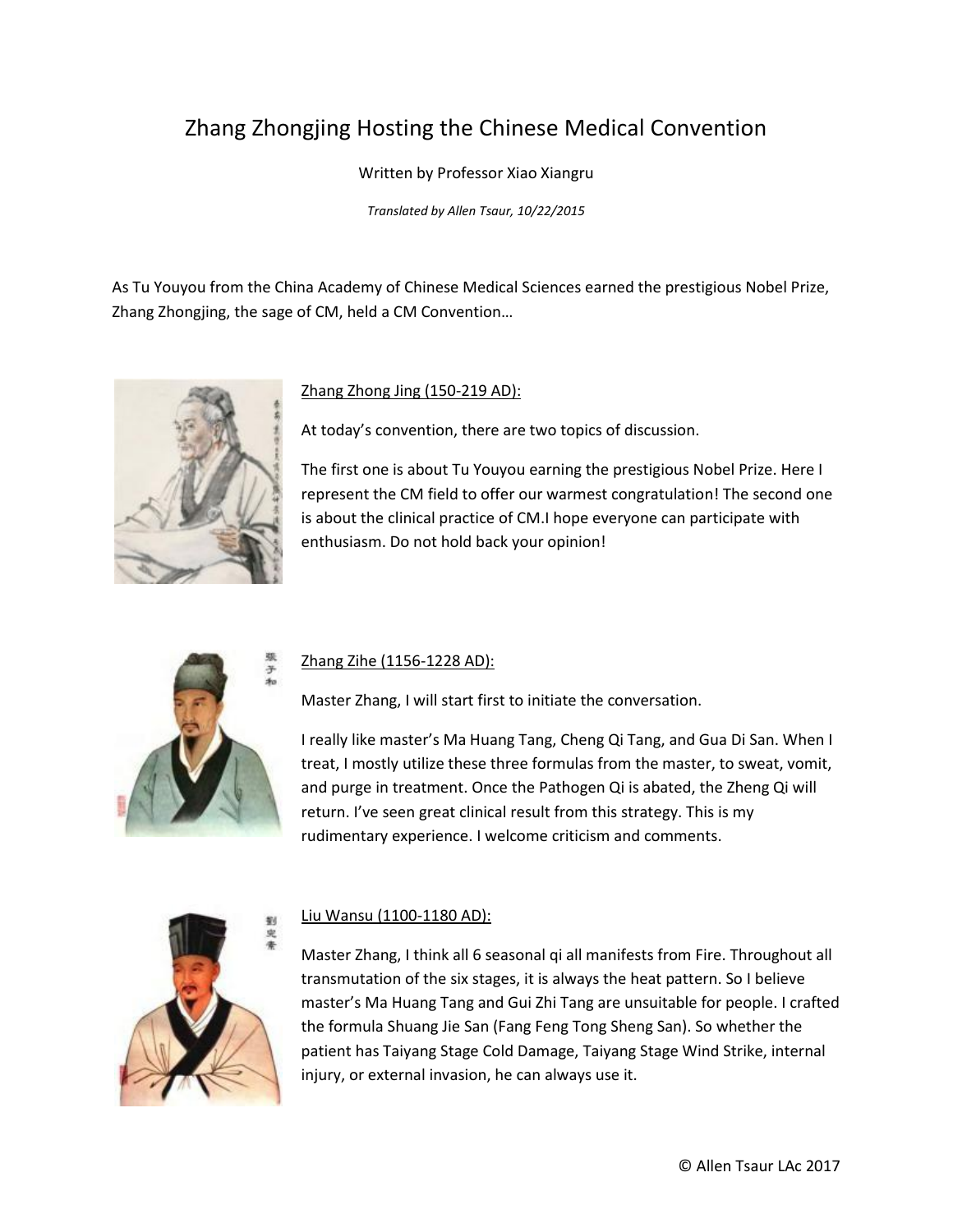

# Zhang Yuansu (1120-1200 AD):

I say Mr. Liu, you should stop talking right now. Don't you remember you contracted Cold Damage yourself, and you could not resolve it with your Shuang Jie San, like… forever? Wasn't I the one who utilized Master Zhang's formula that's warming acrid and releasing the exterior, and treated your illness successfully? How are you still boasting about your formula?



# Lou Tianyi (1220-1290 AD):

I am the apprentice of Master Li Dongyuan. I am the younger generation to Master Liu. But I believe it is entirely impossible to treat all of wind cold, summer heat, dampness, starvation, excessive eating, labor, and lassitude with Master Liu's Shuang Jie San, as you mentioned.

Wind strike has sweating without resolution. Cold damage has no sweat. Summer heat is fever with excessive sweat and Qi deficiency. Dampness is heaviness in the body and joint pain. Starvation injures the Qi. Excessive eating injures the Stomach. Labor exhausts the Qi. Lassitude stagnates the Qi… etc. These are all different patterns, and their treatment strategy should be different. The labored one should be warmed. The injured one should be supplemented. The lazy one should be moved. The ones with internal injury should be reduced and drained. See how complicated this is? Can you treat everything only with Shuang Jie San? I think it is gonna be difficult.



 $\overline{\phantom{a}}$ 

# Li Dongyuan (1180-1251 AD):

I think most people are weak and deficient in their Spleen and Stomach. When there is a deficiency in Spleen and Stomach, there will be a deficiency in Yuan Qi and the ascending/descending Qi mechanism will become a mess. When the Yuan Qi is deficient, the Yin Fire™ will occur.

Master Zhang, I have studied thoroughly your Ban Xia Xie Xin Tang to craft my Bu Zhong Yi Qi Tang. I have also come up with the Bu Pi Wei Xie Yin Huo Sheng Yang Tang<sup>1</sup>. Both are quite effective clinically. What do you think?

<sup>1</sup> "**Supplementing the SP and ST, Draining Yin Fire, and Ascending the Yang Decoction**" – Chai Hu 45, Zhi Gan Cao 30, Huang Qi 30, (fried) Cang Zhu 30, Qiang Huo 30, Sheng Ma 24, Ren Sheng 21, Huang Qin 21, (wine fried) Huang Lian 15, Shi Gao some (use some in late summer; remove it after the season; depending on the situation)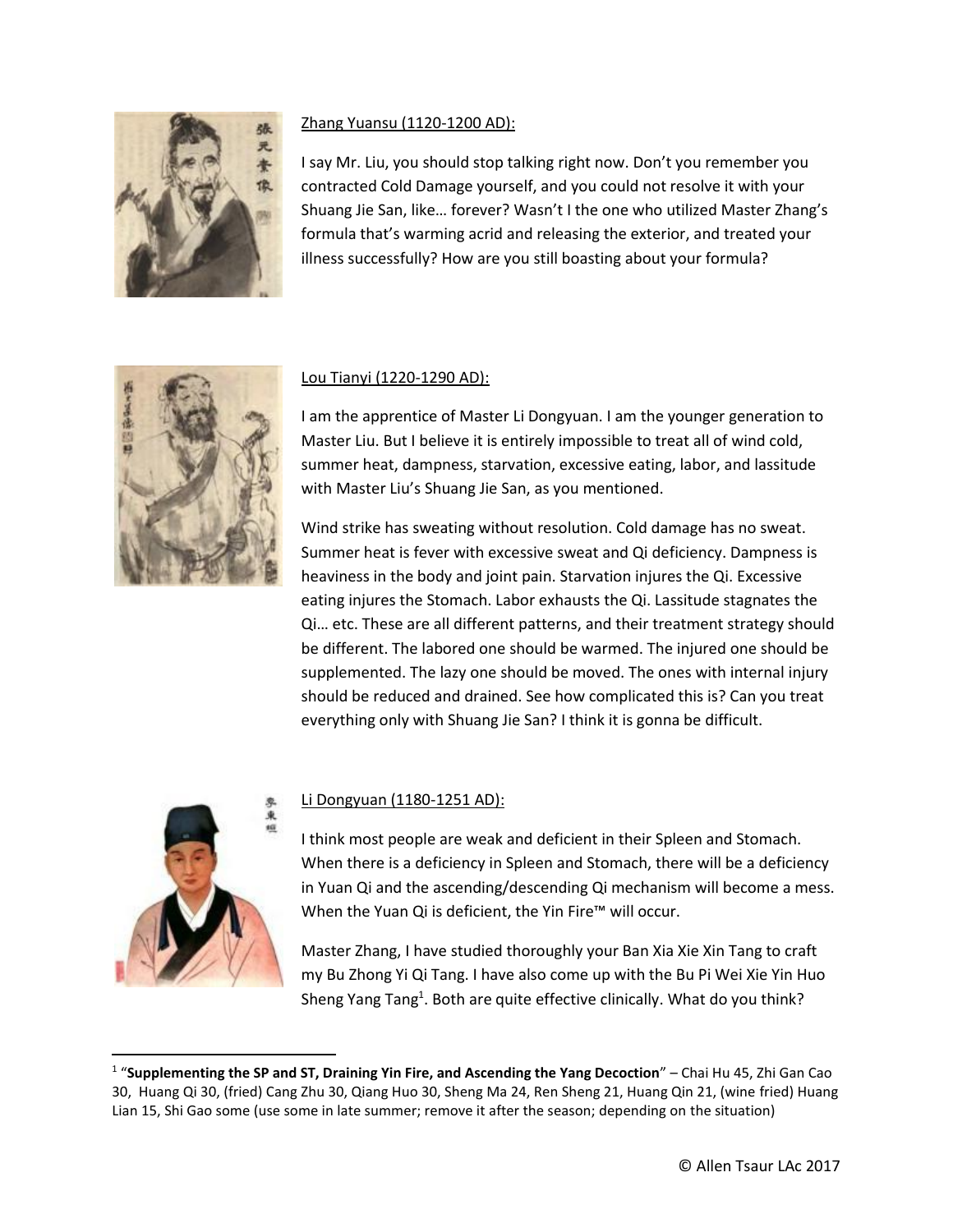

# Zhu Danxi (1281-1358 AD):

Let me put in my two cents. Most patients I see are Yin Deficient. My understanding is that Yang tends to be excess and Yin tends to be deficient. Those who indulge in excessive sexual activity is especially prone to injure their Yin.Also, I see a great number of stagnation patterns. So I crafted a Yue Ju Wan, which treats all types of stagnation. Both strategies produce decent result. What do you think?



# Zhang Jingyue (1563-1640 AD):

I say old friend Mr. Zhu. Although we are both from Zhejiang, I disagree with your point of view. I also disagree Mr. Liu's claim that everything is heat pattern. I see a lot of Yang deficiency. Yang is seldom excess and Yin is usually deficient.



## Zhang Zhong Jing (150-219 AD):

Ah, Jingyue thinks people are Yang deficient!

Let the little one, Li Ke, say something about it. I heard you use a massive amount of Fu Zi!



# Li Ke (1930-2013 AD):

Master Zhang, and all esteemed teachers. Master Zhang would like me to speak, so let me contribute few words.

I mostly work at the grassroots level, so I usually see patients in poverty. These people do not have the means to see physicians unless they are dangerously close to dying. So the patients I see are mostly with critical fatal illnesses. These people are literally dying when they see me. Of course, for people who are about to die, the main issue is the weakness and desertion of the Yang Qi. To rescue their shattered Yang Qi, I need to utilize your strategy of unobstructing the Yin to rescue the Yang, with formulas such as Tong Mai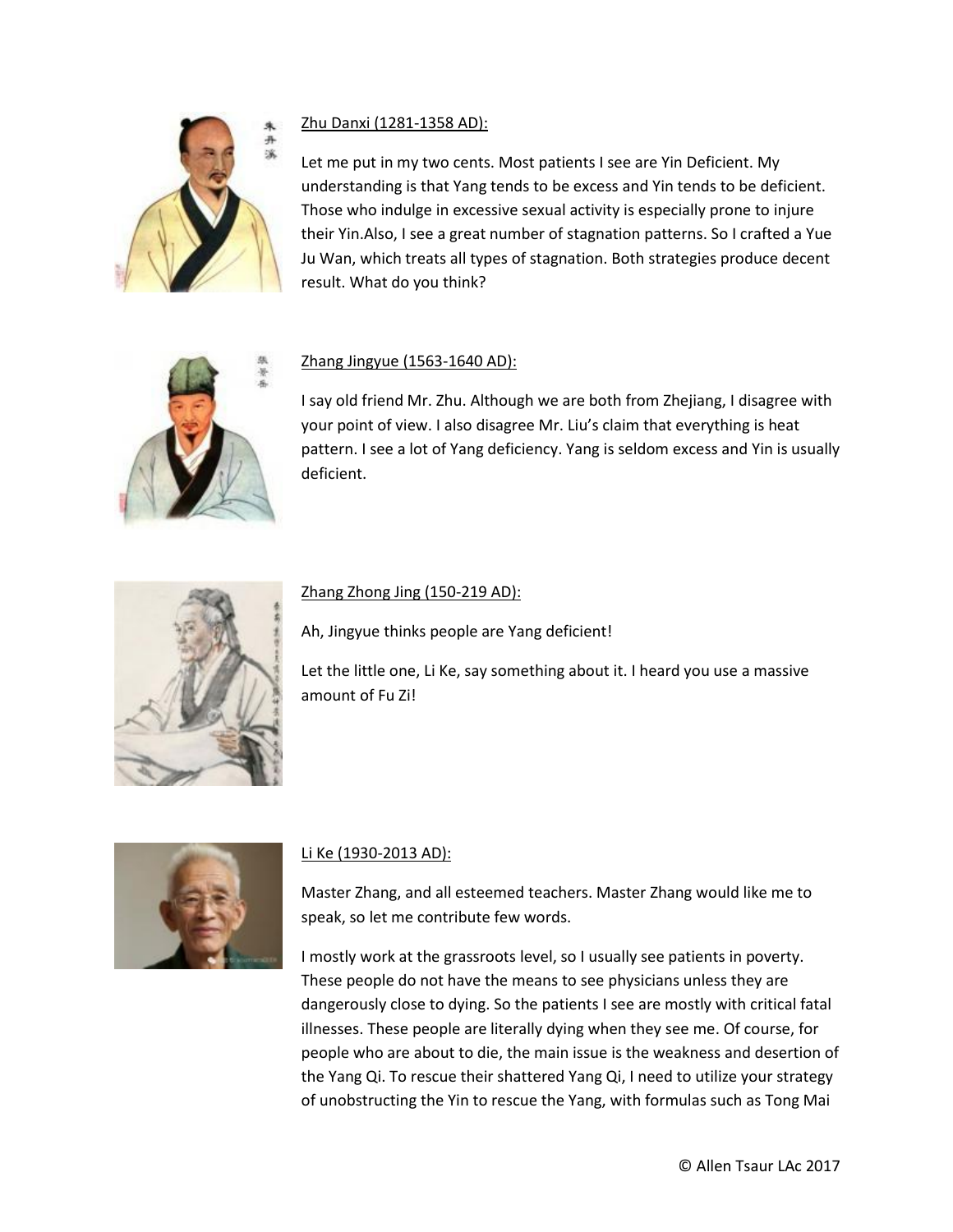Si Ni Tang. When there is not enough power in your formula, I would increase the dosage. But this is still based on your teachings.

I crafted a formula called Po Ge Jiu Xin Tang<sup>2</sup>, which is your formula with a larger dosage of Fu Zi and Gan Jiang, in combination with Zhang Xichun's Lai Fu Tang<sup>3</sup>. I have seen great clinical result on this.



# Zhang Zhong Jing (150-219 AD):

I see each of you has something unique to offer. No wonder people call you this school or that school. Do you think you belong to any school of thought?

Does anyone still utilize my principle of "*observe the pulse and signs/patterns, understand how it rebels and transgresses, then treat according to patterns*?"



## Together:

None of us thinks we belong to certain school of thought. This is something people forcefully labeled us.

We all adhere to your principle, which Li Ke and his contemporaries call "Pattern Differentiation"



 $\overline{a}$ 

# Li Ke (1930-2013 AD):

Master Zhang, I want to make a public statement that I am not in the "Fire Spirit School." This is a hat some people intentionally put on my head. Although I crafted the Po Ge Jiu Xin Tang, it does not only contain Fu Zi. It also has Shan Zhu Yu, Long Gu, Mu Li, Ci Shi… etc. These are not simply tonifying the Yang.

On the other note, I've also crafted Gong Du Cheng Qi Tang, which is your Cheng Qi Tang<sup>4</sup> with heavy dosage of herbs that clears heat and resolve

<sup>2</sup> "**Break through the Repulsion and Rescue the Heart Decoction**" – Fu Zi 30-200/300, Gan Jiang 60, Zhi Gan Cao 60,

Gao Li Shen (Korean ginseng) 10-30, Shan Zhu Yu 60-120, Long Gu 30, Mu Li 30, Ci Shi 30, She Xiang 0.5

<sup>3</sup> "**Coming and Returning Decoction**" – Shan Zhu Yu 60, Long Gu 30, Mu Li 30, Bai Shao 18, Dang Shen 12, Zhi Gan Cao 6.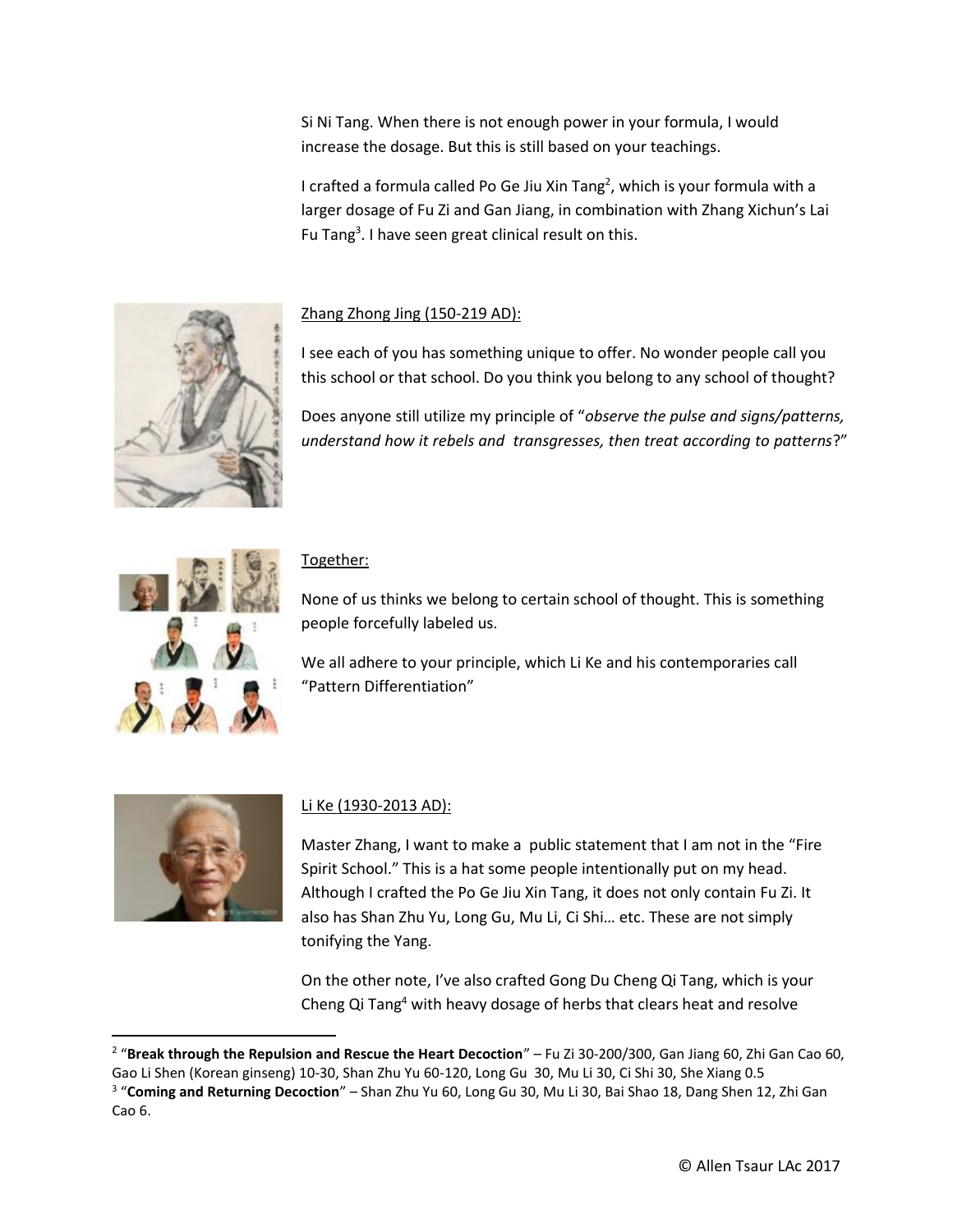toxicity. This formula treats various types of acute abdominal illness with great clinical results.

So I have always believed that your "Pattern Differentiation" is the root of Chinese Medicine!



 $\overline{\phantom{a}}$ 

# Zhang Zhong Jing (150-219 AD):

This has been a meaningful convention. Every participant has been sharing their thought enthusiastically. I see it as a convention of unity and success.

The mutual understanding we have is that, it is only when we adhere from start to finish to the principle of "*observe the pulse and signs/patterns, understand how it rebels and transgresses, then treat according to patterns*," we will see CM reaching a new level of clinical efficacy.

<sup>4</sup> "**Attacking the Toxins Order the Qi Decoction**" – Jin Yin Hua 90-240, Lian Qiao 30, Fu Rong Ye 30, Da Huang 10-45, Mang Xiao 15-40, Mu Dan Pi 15, Dong Gua Ren 60, Tao Ren 15, Zao Jiao Ci 10, Chuan Shan Jia 10, Bin Lang 30, Yi Yi Ren 30-45, Gan Cao 10.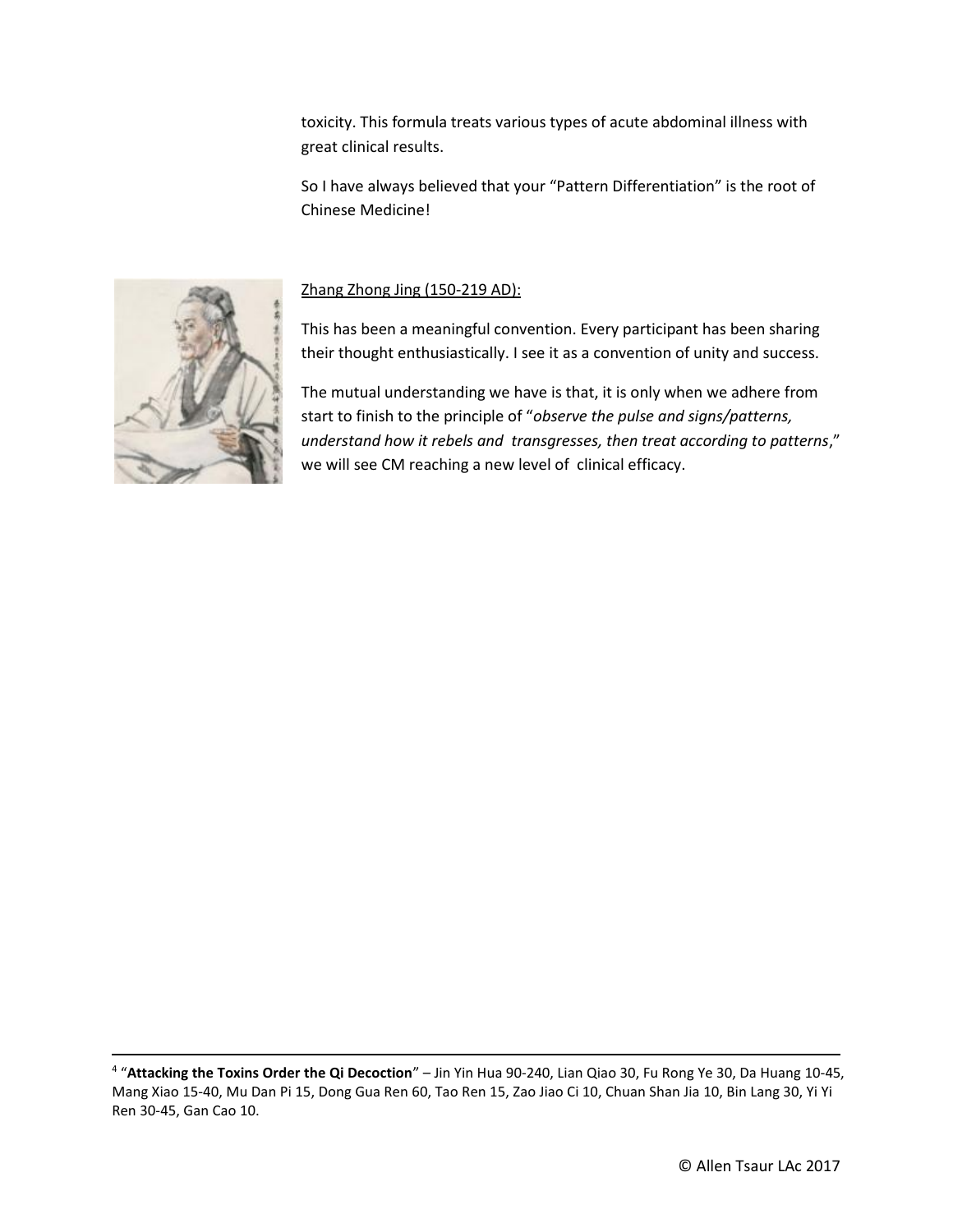#### Side Note/Comments (from the original email)

From some of their conversations, they actually point out the works/debates/attacks that have been done by these practitioners in the past - such as Zhang Yuansu's attack on Liu Wan Su, Zhang Jingyue's attack on Liu Wansu and Zhu Dan Xi. It is quite something to read through all of it.

Especially in the case of Zhang Jingyue (17th century), after he obliterated Zhang Yuansu (12th century) and Zhu Dan Xi (14th century); Chen Xioyuan (19th century) wrote a comprehensive text (*Criticizing Jingyue's New Formulas*) that criticized and attacked every single formula Zhang Jingyue came up with. In the case of our beloved You Gui Wan and Zuo Gui Wan

These two formulas, gathering medicinal quite in a purist approach (*there is only supplementing and no draining*), but they are simply daily food items. If anyone with Kidney deficiency take them, then they will surely produce symptoms such as phlegm, Qi stagnation, loss of appetite, dizzy Shen, palpitation, vomiting blood... etc. These formulas gather extensively Yin and softening medicinal, which causes the Yin Qi overflows to the above. After which, the Heavenly sun can no longer be seen. Those who study the Classics should all know this.

I've discussed these two formulas with my colleagues. We say, Zhang Jingyue was quite a good chef:

- In the case of Zuo Gui Wan, isn't it the same as dish called "The Eight Immortals" swallow's nest, Jinlan ham, pork spine, pork knuckles, pigeon eggs, sea cucumber, and mushroom cooked in chicken broth.
- In the case of You Gui Wan, it's simply the addition of spices such as peppers, ginger

Aren't they delicious and benefiting the people's health? But if they are simply served to someone who is ill with the reason of "benefiting the people's health" - never without exception, all will be bloated with accumulated heat inside, and their illness will become worse.

So I say, Zhang Jingyue is a great chef, but he is a horrible physician. For those who offer and charm the rich families with these two formulas. This is a important technique to squeeze and hustle them (i.e. honey pot).

As for the author's description of "to treat the deficiency in True Yin and Kidney Water, one cannot nourish its Ying-Wei, to a degree of declining and weakness" - This is especially illogical and not making any sense.

I hope one day these works will all be available in the English medium. So we see multiple perspectives of these works: in this example, we can see why Zhang Jingyue came up with these formulas (*against Zhu Danxi & his purist approach*), how others criticize them, and what are their flaws.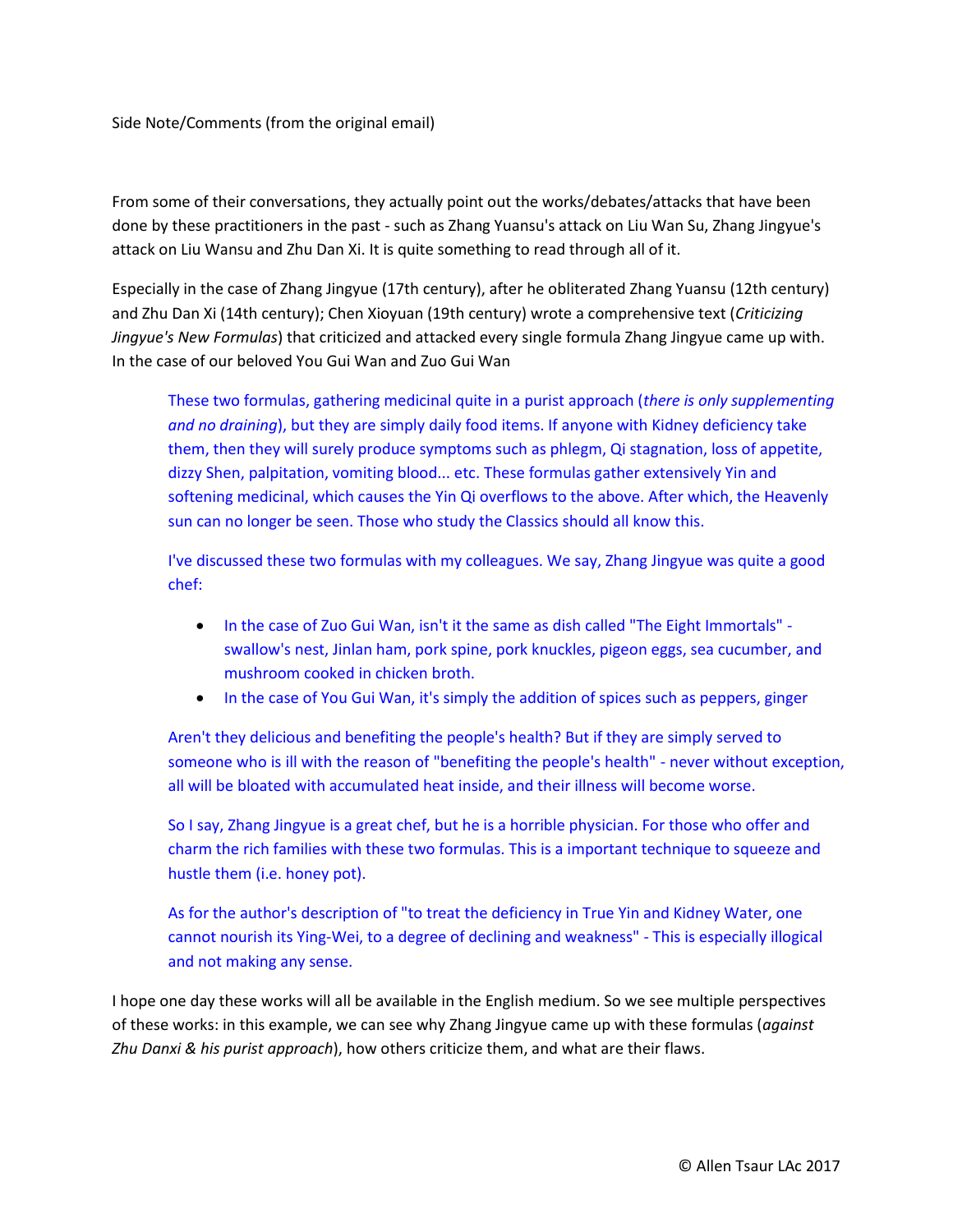As I translated this passage, I recalled a emotionally stirring case written by Xu Lingtai in the 18th century (my current favorite guy!), which recorded the death of his close friend due to physicians being dogmatic with Zhang's teachings.

Xu Lingtai was taking care of a friend's chronic illness for years (*seems like some type of cancer severe Qi/blood stagnation and accumulated heat that cannot be easily cleared away*). To treat it, Xu utilized a clever harmonizing approach to reduce/disperse slightly and supplement stingily (*maybe some type of Chai Hu formulas*) - as the Xie Qi was too strong and Zheng Qi was severely decimated. The illness never went away completely. But the patient was able to take care of himself, and had energy to take on daily tasks.

One time Xu went away for a trip. He made sure his friend had enough herbs to last until his return. But on the way back, the entire Yangtze River froze over and Xu was delayed for nearly two months and not able to make it back in time.

So in the meantime, the friend found 2-3 physicians to diagnose him. The physicians were startled to find the formulas did not nourish Yin, had no ginseng or aconite. They suggested that the reason why the disease never went away was because Xu did not utilize these strategies. The friend started to grow suspicion toward Xu, suspecting that Xu never tried to treat him fully because Xu wanted to retained him as a patient forever.

So he stopped taking Xu's formula and started his new formula from the new physicians.

When Xu came back, he saw what happened. He tired to reason with his friend and begged his friend to listen to him. But the friend would not. He begged for days but was only met with more suspicions and attacks. Seeing how futile it was, Xu left his friend.

Two months later, Xu received a mail telling him that his friend was dying.

Xu raced to see his friend. When he saw his friend, his friend was lying in bed, unable to speak, sleep, or digest anything. His belly was entirely bloated, whole body skin flared up, any movement was severely painful... etc.

Apparently, his new physicians were certain that his illness was due to the Yin-Yang deficiency. So they gave him aconite, ginseng, and rehmannia, *possibly You Gui Wan*, even though his patterns did not call for it. He became increasingly agitated and restless within weeks. He had to drink an excessive amount of water to relieve his discomfort. When his physicians saw that, they forbade him to drink room temperature water as they believed it would be bad for his Yang Qi. One day, out of desperation, he told his servant to bring him well water to wash his feet - when his servants (who were instructed not to give him cool drinking water) brought him the bucket of well water, he drank it all like a mad man. Moments later, he had severe diarrhea and never raised up from bed since.

When Xu finally saw his friend, even he (*the greatest amateur herbalist in CM history*) could not do anything.